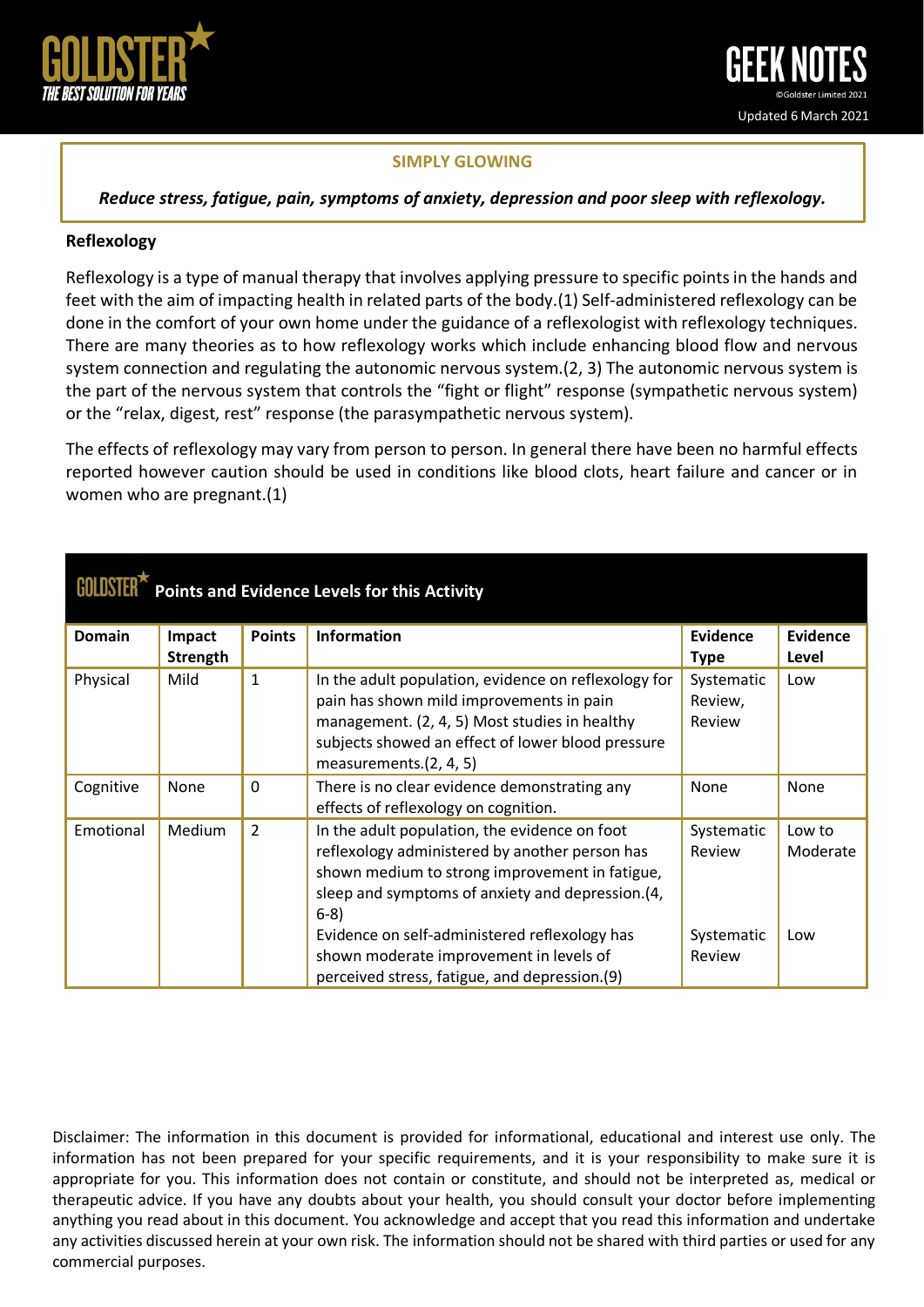

## **References**

1. Embong NH, Soh YC, Ming LC, Wong TW. Perspectives on reflexology: A qualitative approach. J Tradit Complement Med. 2017;7(3):327-31.

2. McCullough JEM, Liddle SD, Sinclair M, Close C, Hughes CM. The Physiological and Biochemical Outcomes Associated with a Reflexology Treatment: A Systematic Review. Evidence-Based Complementary and Alternative Medicine. 2014;2014:502123.

3. Tiran D, Chummun H. The physiological basis of reflexology and its use as a potential diagnostic tool. Complementary Therapies in Clinical Practice. 2005;11(1):58-64.

4. Lee J, Han M, Chung Y, Kim J, Choi J. Effects of foot reflexology on fatigue, sleep and pain: a systematic review and meta-analysis. J Korean Acad Nurs. 2011;41(6):821-33.

5. Stephenson NL, Dalton JA. Using reflexology for pain management. A review. J Holist Nurs. 2003;21(2):179-91.

6. Huang HC, Chen KH, Kuo SF, Chen IH. Can foot reflexology be a complementary therapy for sleep disturbances? Evidence appraisal through a meta-analysis of randomized controlled trials. J Adv Nurs. 2020.

7. Valizadeh L, Seyyedrasooli A, Zamanazadeh V, Nasiri K. Comparing the Effects of Reflexology and Footbath on Sleep Quality in the Elderly: A Controlled Clinical Trial. Iran Red Crescent Med J. 2015;17(11):e20111.

8. Wang WL, Hung HY, Chen YR, Chen KH, Yang SN, Chu CM, et al. Effect of Foot Reflexology Intervention on Depression, Anxiety, and Sleep Quality in Adults: A Meta-Analysis and Metaregression of Randomized Controlled Trials. Evid Based Complement Alternat Med. 2020;2020:2654353.

9. Song HJ, Son H, Seo H-J, Lee H, Choi SM, Lee S. Effect of self-administered foot reflexology for symptom management in healthy persons: A systematic review and meta-analysis. Complementary Therapies in Medicine. 2015;23(1):79-89.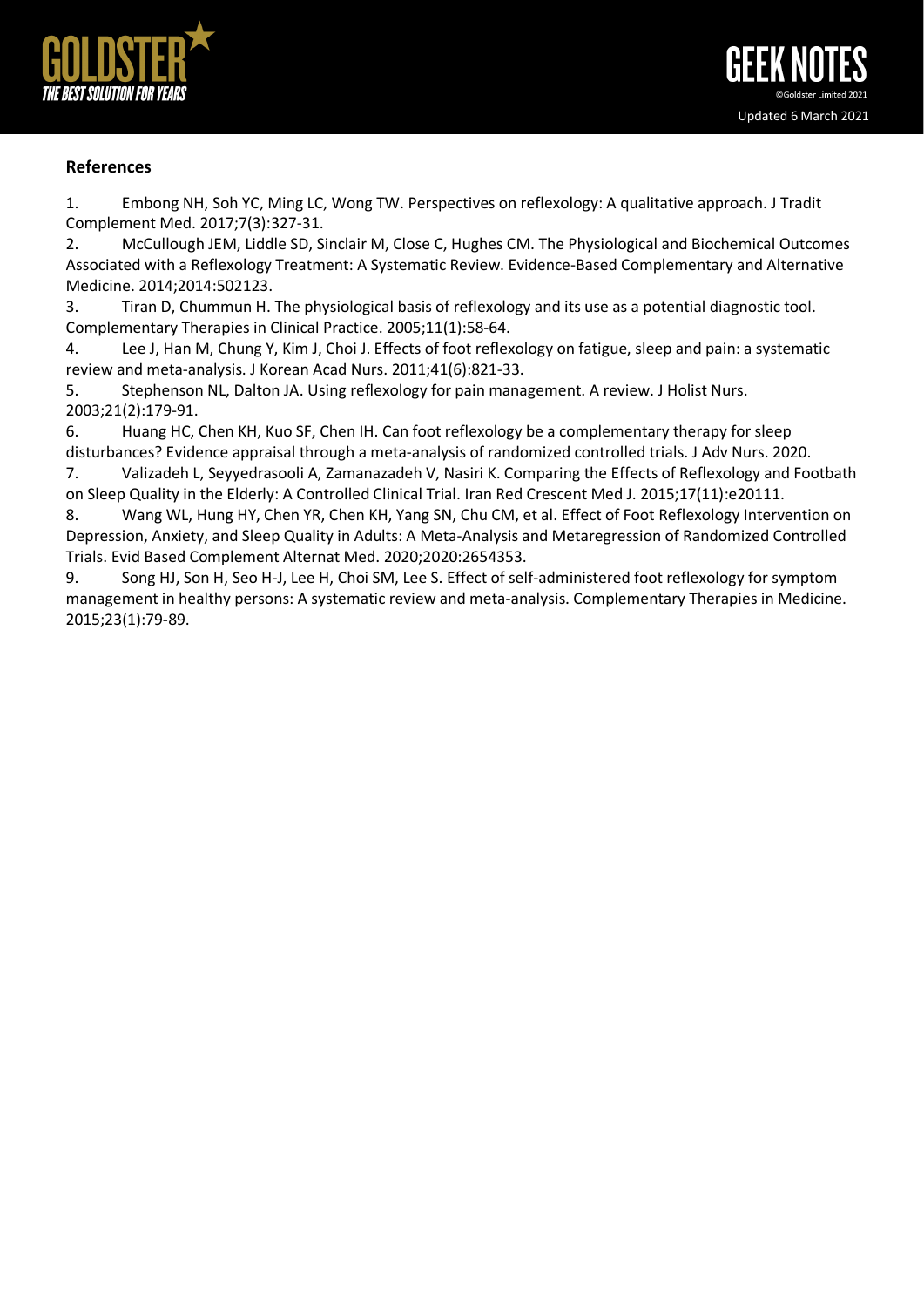

# **GET INTO THE GROOVE**

*Listen to music to enhance wellbeing, increase positive emotion, reduce symptoms of depression and connect with others.*

### **Music Listening**

Music engages many domains and senses beyond just hearing, including memory, thinking, movement and emotion in multiple areas of the brain; making it an accessible and impactful support for our mental wellbeing as we age.(1) Music spans centuries, cultures and age groups and can move and maintain emotion, relieve stress, energise, uplift and soothe.(1, 2) Regular music listening has been shown to improve quality of life.(3, 4) Listening to certain types of background music like Mozart has the potential to enhance cognitive abilities.(5) For those who are caregivers, listening to music can help reduce stress and anxiety.(6) Sharing music with the person in their care has the potential to enhance relationships.(7) Even talking about music can be an important part of musical engagement especially when shared with others.(7) Technology can support and enhance music access and participation for older people who can then more personally curate their music choice.(3) Listening to your favourite music can even increase hand grip strength.(8) Of course listening to music is a great way to get moving and motivated to exercise with benefits for heart rate and blood pressure measurements.(6)

| <b>Points and Evidence Levels for this Activity</b> |          |                |                                                                                                                                                                                                             |                                            |                 |  |  |  |  |
|-----------------------------------------------------|----------|----------------|-------------------------------------------------------------------------------------------------------------------------------------------------------------------------------------------------------------|--------------------------------------------|-----------------|--|--|--|--|
| <b>Domain</b>                                       | Impact   | <b>Points</b>  | <b>Information on Evidence</b>                                                                                                                                                                              | Evidence                                   | <b>Evidence</b> |  |  |  |  |
|                                                     | Strength |                |                                                                                                                                                                                                             | <b>Type</b>                                | Level           |  |  |  |  |
| Physical                                            | Mild     | 1              | In healthy older people, music listening has been<br>associated with a mild impact on improved wellbeing<br>and quality of life.(9)                                                                         | Systematic<br>Review                       | Low             |  |  |  |  |
| Cognitive                                           | Mild     | 1              | In healthy older people, music listening has been<br>associated with a mild impact on transient<br>improvement in cognitive performance.(1, 6)                                                              | Critical<br>Review                         | Low             |  |  |  |  |
| Emotional                                           | Medium   | $\overline{2}$ | In healthy older people, music listening has been<br>associated with a medium impact in reducing<br>symptoms of depression, improving psychological<br>wellbeing and increasing positive emotion.(1, 9, 10) | Systematic<br>Review,<br>Review,<br>Survey | Moderate        |  |  |  |  |

Disclaimer: The information in this document is provided for informational, educational and interest use only. The information has not been prepared for your specific requirements, and it is your responsibility to make sure it is appropriate for you. This information does not contain or constitute, and should not be interpreted as, medical or therapeutic advice. If you have any doubts about your health, you should consult your doctor before implementing anything you read about in this document. You acknowledge and accept that you read this information and undertake any activities discussed herein at your own risk. The information should not be shared with third parties or used for any commercial purposes.